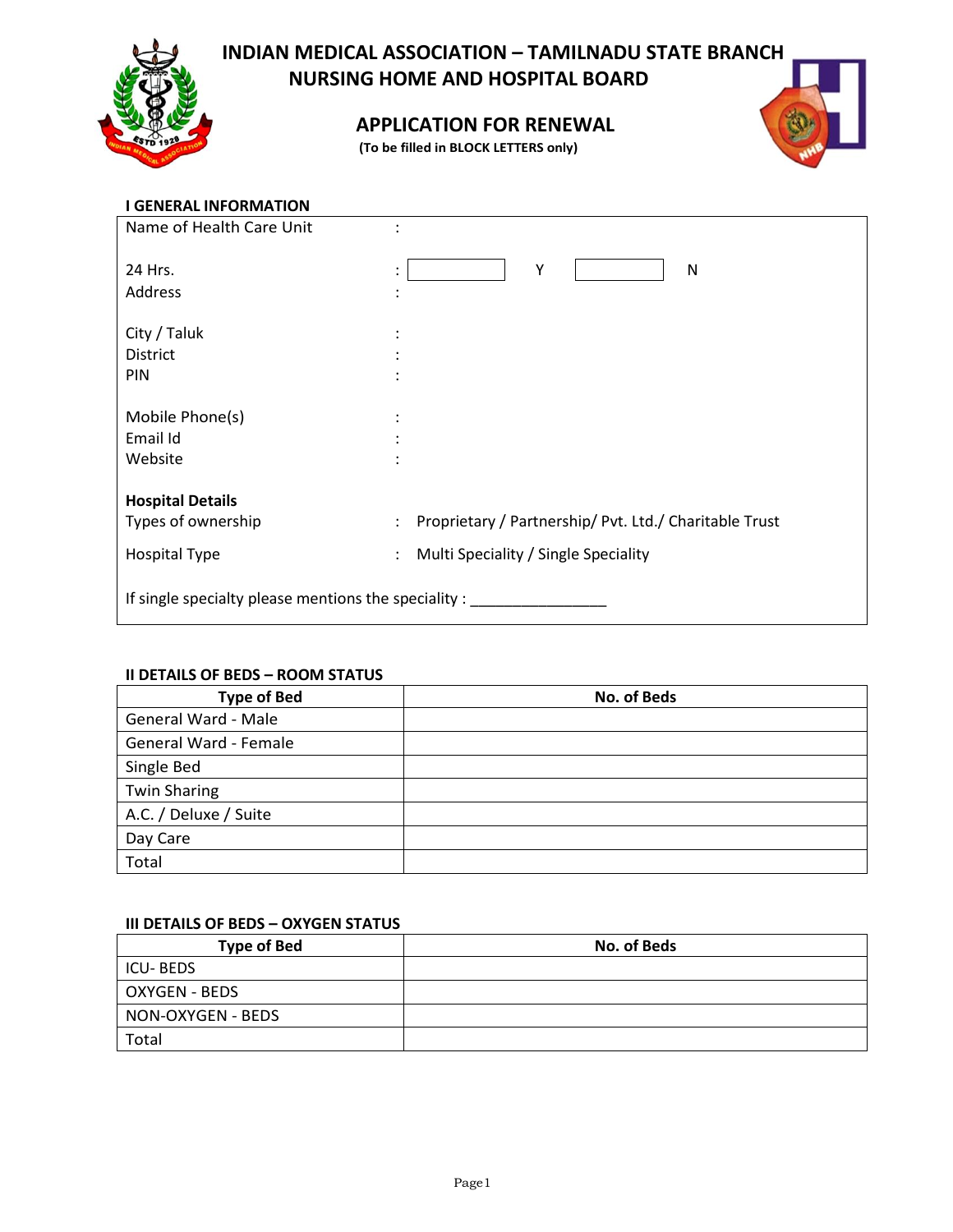## **IV. FACILITIE STATUS**

| <b>Emergency &amp; Casualty</b> | <b>YES</b> | ΝO |
|---------------------------------|------------|----|
| Intensive Care Unit:            | <b>YES</b> | NO |
| <b>Operation Theatre</b>        | <b>YES</b> | ΝO |
| CSSD/Sterilizations             | <b>YES</b> | ΝO |
| Laboratory                      | <b>YES</b> | ΝO |
| Pharmacy                        | <b>YES</b> | ΝO |
| Kitchen / Mess                  | <b>YES</b> | ΝO |
| <b>Bio-Medical Waste Dept.</b>  | <b>YES</b> | NΟ |

## **V. IMMAGING SERVICES STATUS**

| X-Ray          | <b>YES</b> | ΝO        |
|----------------|------------|-----------|
| Portable X-Ray | <b>YES</b> | <b>NO</b> |
| Ultrasound     | <b>YES</b> | NO        |
| Mammogram      | <b>YES</b> | <b>NO</b> |
| <b>CT-SCAN</b> | <b>YES</b> | <b>NO</b> |
| <b>MRI</b>     | <b>YES</b> | <b>NO</b> |
| PET Scan       | <b>YES</b> | NO        |
| Nuclear Scan   | <b>YES</b> | NO        |

#### **VII. NO. OF STAFFS**

| Doctors              |  |
|----------------------|--|
| <b>Nurses</b>        |  |
| Pharmacist           |  |
| Technicians          |  |
| Housekeeping workers |  |
| <b>Admin Staffs</b>  |  |

| Representing Doctor's Designation:    |           |
|---------------------------------------|-----------|
| Representing Doctor's Name**          | $\sim$ 1. |
| IMA Life Member Number*               |           |
| IMA Branch in which the Representing: |           |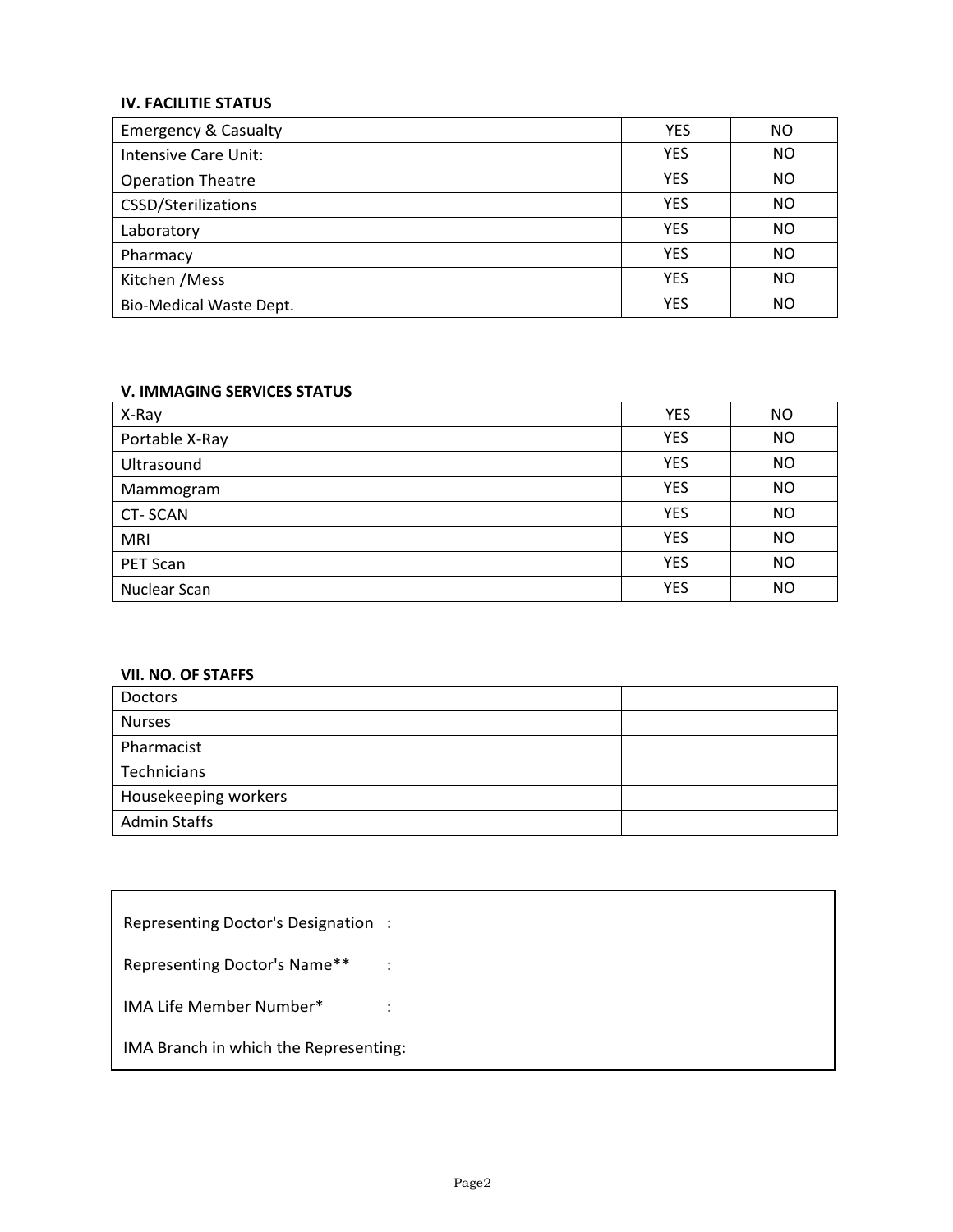#### **DECLARATION**

I hereby declare that my / our establishment will abide by the guidelines given by the Private Hospitals and Nursing Homes Board of IMA now and then, which is a basic qualification for enrollment/renewal in the Board.

I am also aware that the decisions of the State Council of IMA Tamilnadu State Branch are final with regard to any matter concerned with the Private Hospitals and Nursing Homes Board of IMA Tamil Nadu.

## **HOSPITAL SEAL (SIGNATURE OF THE REPRESENTING DOCTOR)**

## **\*To be filled in by the IMA Branch in which representing Doctor is a Life Member.**

The above statements (with special reference to item No ……….) made by the applicant have been verified to be true and is being recommended for enrolment in the Private Hospital and Nursing Home Board of IMA

**SEAL Signature of the President/Secretary/** of the Branch Concerned

#### **DETAILS REGARDING RENEWAL FEE:**

**The renewal fee will have to be paid by Demand Draft drawn in favour of "IMA NHB GENERAL FUND" for Rs.3,000/- and "IMA NHB JOURNAL FUND" for Rs. 2,000/- payable at Tirunelveli.**

#### **TOTAL MEMBERSHIP FEE Rs. 5,000/-**

DD No.: Date: Bank\_\_\_\_\_\_\_\_\_\_\_\_\_\_\_\_\_\_\_\_ Rs.3,000/- Place

DD No.: Date: Bank\_\_\_\_\_\_\_\_\_\_\_\_\_\_\_\_\_\_\_\_ Rs.2,000/- Place

This includes renewal of Hospital / Nursing Home in the Nursing Homes Directory and NHBQuarterly Journals.

Special contribution can be raised at the time of need as decided by the State Council for anyspecial activities.